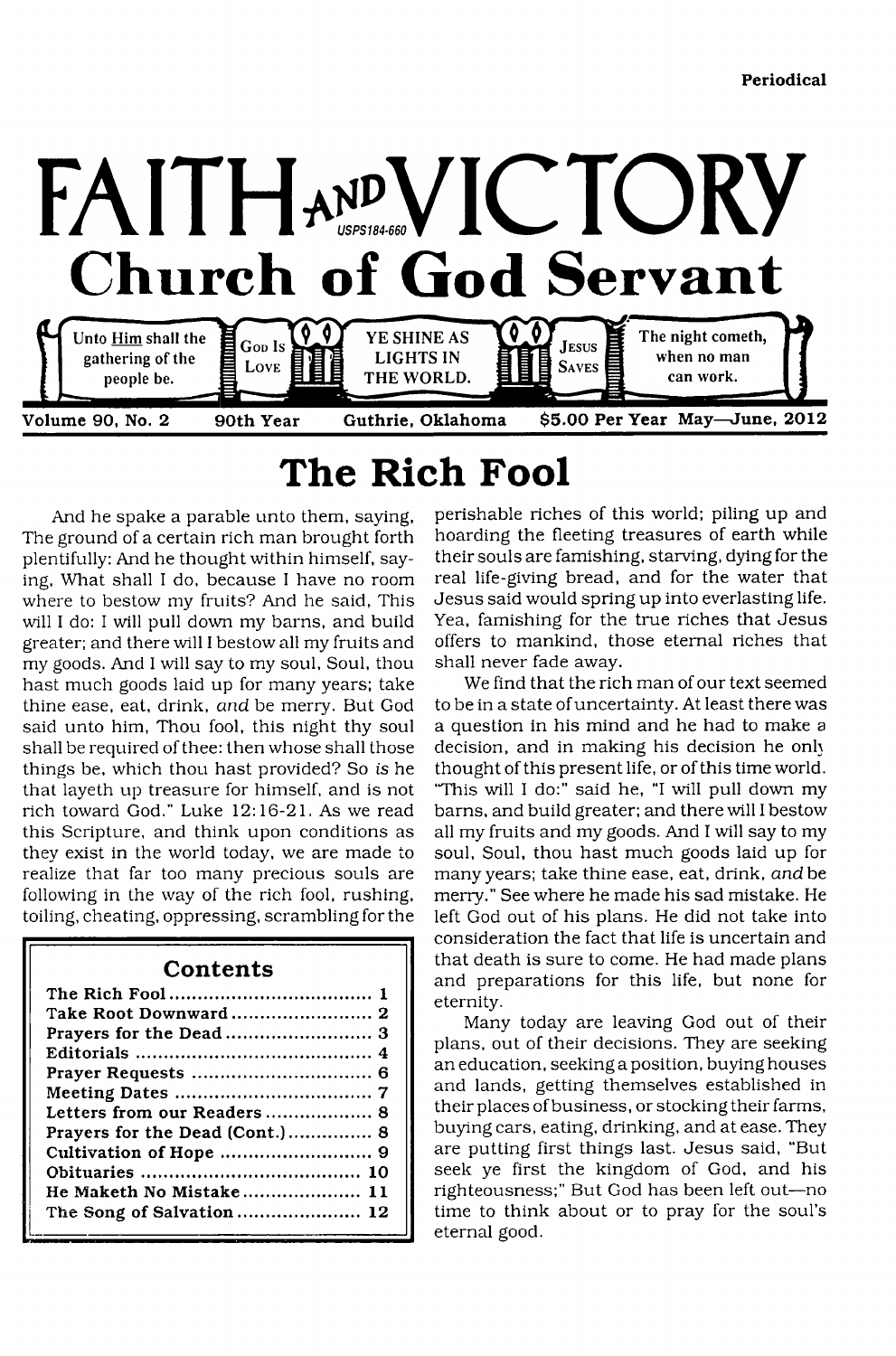Dear ones, there is no time to be at ease so long as there is one sin between thy soul and God. If God would speak tonight from the chambers of eternity, to many he would say as he did to one of old, 'Thou fool!" Why did God pronounce him a fool? Because he was void of true wisdom and understanding. He has said to man, ".,.The fear of the Lord, that is wisdom; and to depart from evil *is* understanding." Job 28:28. Oh, how little this man was honored of God; not worthy for his name to be wi itten in the Bible; his name forgotten among men and not in the book of life. What a sad picture! All we know is, "Thou fool." Is that the way God has recorded your name tonight? or has He written for you that new name in the Lamb's book of life?

Listen! "This night"—oh, how quickly his "many years" had dwindled away! "...This night thy soul shall be required of thee: then whose shall those things be, which thou hast provided?" Just think! He was rich in this world, a pauper in eternity; wise in time in earthly wisdom, a fool in eternity; full of ease and pleasure in life, but gone, gone, gone on to a world of endless woe, trouble and despair. Good-bye money, good-bye friends, farewell pleasures and all that earth holds dear. God has called and I must go, unprepared, and I cannot stay away. It has happened unto him according to the saying of Job, "Naked came I out of my mother's womb, and naked shall I return thither." Also Paul has said by divine inspiration: "For we brought nothing into *this* world, *and it is* certain we can carry nothing out." I Timothy 6:7. "So *is* he that layeth up treasure for himself, and is not

rich toward God." The cares of life, the deceitfulness of riches, and the lust of other things coming in, choke out the Word and they become unfruitful. This has happened to many along the way of life.

In making his decision, the prodigal son said, "I will arise and go to my father, and will say unto him, Father, I have sinned against heaven, and before thee, And am no more worthy to be called thy son:" The steward that Jesus commended said, "I am resolved what to do." The Philippian jailor asked, "What must I do to be saved?" And for good advice to one and all Jesus says in Revelation 3:18-22, "I counsel thee to buy of me gold tried in the fire, that thou mayest be rich, and white raiment, that thou mayest be clothed, and *that* the shame of thy nakedness do not appear; and anoint thine eyes with eyesalve, that thou mayest see....Behold; I stand at the door, and knock: if any man hear my voice, and open the door, I will come in to him, and will sup with him, and he with me. To him that overcometh will I grant to sit with me in my throne, even as I also overcame, and am set down with my Father in his throne. He that hath an ear, let him hear what the Spirit saith unto the churches."

Dear friends, will you heed the earnest pleadings and wooings of the Spirit of God? Will you deal justly with your own soul? What if God would call for thee tonight, would you be ready to go? Have you made preparations to meet your Lord in peace? If not, hasten to Him today; do not delay. —Ulysses Phillips

*Faith and Victory,* November 1948

-------5— ----------- -

# **Take Root Downward**

In the recent wind storm, when I heard of shrubs and trees blown down, I remembered how the Word of God said in II Kings 19:30 that the house of Judah would again "take root downward." I realized how important it was for us to "take root downward" when the winds of deception come. We will then be so grounded in the truth and doctrine that we; by the power of God, will be able to stand against the wiles of the devil. If we are established in the truth, we will not be so apt to fall, for our roots will be deep in the Lord.

I was much impressed with the trees that fell which were eucalyptus trees, for they are very tall and straight and look so sturdy. We would think that they could stand anything; but, sad to say, they are more of a show than an example of strength against the windstorm. These trees have very few roots and are easily blown down.

One of the Saints had one in his yard which fell across his driveway and it took a lot of work to clear it away so the driveway could be used, but it did no damage. Just so, if a person is blown over with deception because of not being rooted down deeply in the truth and gets that deception cleared away quickly, it will not cause so much damage to someone else.

The next tree I heard of, fell on a house, breaking in the roof and doing much damage. This tree is like a deception that caused much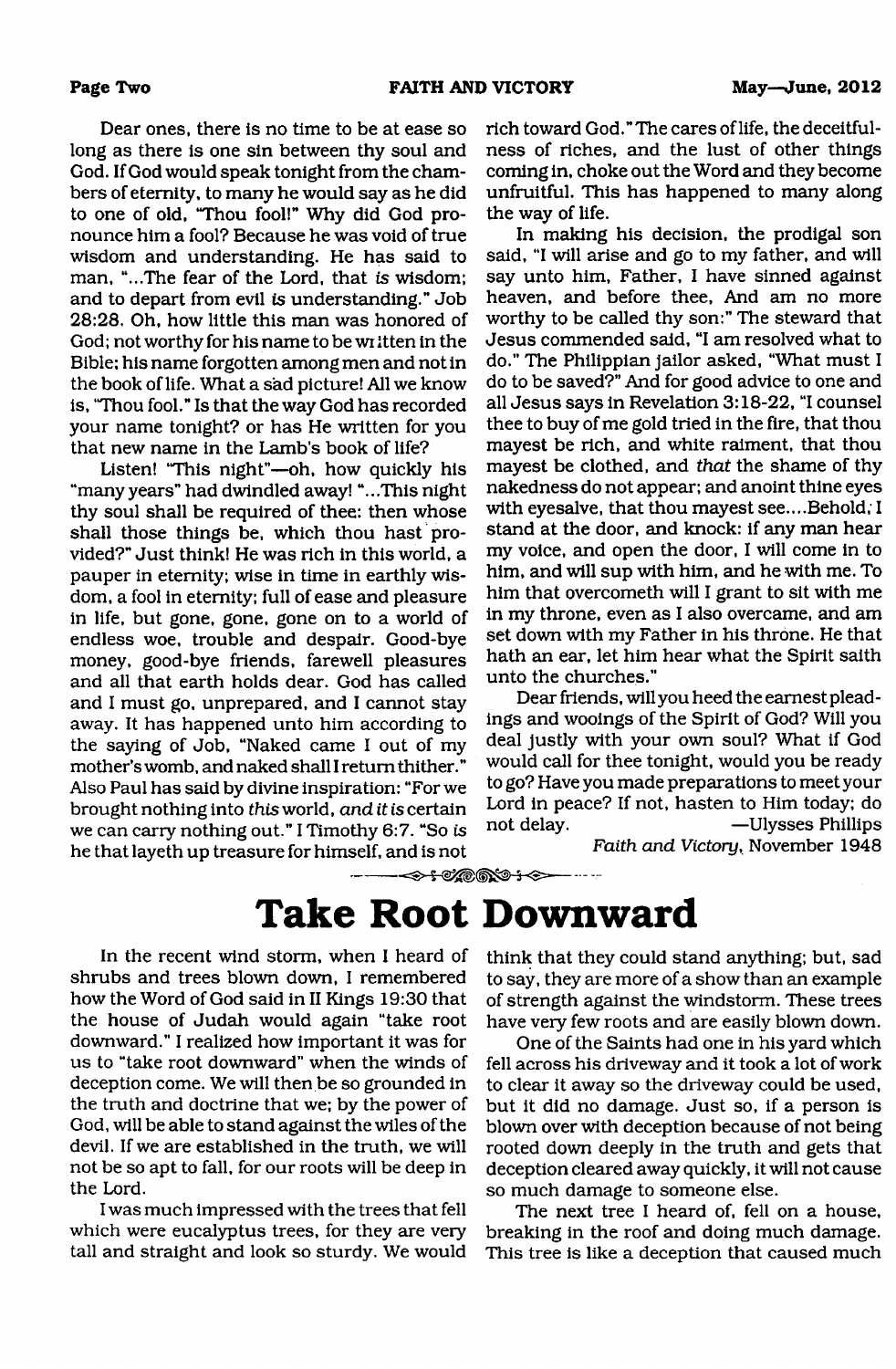damage to one person and others that got hold of one because they were not rooted downward.

The third incident I heard of was two trees of the same kind which fell on a garage, crushing the garage and two cars that were inside. This reminded me of cases where more than one falls into a deception and fall together. They cause much damage to their souls, and many more are led astray.

Let us take warning from this storm to see how winds of deception can cause much damage to souls.

We hear of another tree, known as the sturdy oak. We are told it has as many roots under the ground as it has branches. Therefore it is able to stand the stormy winds that blow and is not moved. God help us to be strong, sturdy oaks for Him, standing on the old truths that were in God's church when He instituted

the ordinances at the time He established His church.

Jude tells us to "earnestly contend for the faith which was once delivered to the saints." So we must not be moved about by every wind of doctrine. In Galatians 1:8 it tells us, "But though we, or an angel from heaven, preach any other gospel unto you than that which we have preached unto you, let him be accursed." We should not receive any other Gospel; so it is needful that we are rooted and grounded in the truth.

II John 10 tells us, "If there come any unto you, and bring not this doctrine, receive him not into *your* house, neither bid him God speed:" Our hearts are grieved and crushed to see some of God's little ones being deceived, but God's church will stand the judgment shock, and if we are in it we shall not fall. —Flossie Atha

Taken from *Faith and Victory,* April 1954

---------- **Prayers for the Dead**

The whole world in the mortal and sinful state is dead concerning their spiritual relation with God. Is it not downright stupid and ignorant to ask God to have mercy on lost souls beyond the tomb?

Such appears as an abomination to God, or an attempt of mockery to Him, as though one should declare it was futile, vain, and foolish to make the supreme sacrifice of His beloved Son, Jesus Christ, to redeem mankind from a state of death in sin, to a life of righteousness. The idea of purgatory, so called, is not God inspired, but a baseless deception, propagated by man as the agency and mouthpiece of satan, the arch enemy of God, who seeks to boast or challenge God that the finished work of Christ is all in vain.

The deceptive idea of purgatory originated with Judas Maccabees, the great leader and deliverer of the Jews from their enemies (175- 160 B. C.), who referring to his slain soldiers on the battlefield, said he HOPED that they MIGHT be delivered from sin.

There would be no need of a Saviour if those who pass on to the spirit world void of full salvation could be set free by the prayers of mortal man. Such a one would possess no heart-felt change of life or knowledge, experience. and love of God that characterizes the happy, joyful soul that Christ hath set free from

sin in the mortal state. Luke 16:19-31 explodes all deceptive ideas and vain imaginations of deluded man. In the light of God's Word, so clearly understood to all who have been made new creatures in Christ, or bom again, there is no provisions made for anyone's salvation or deliverance who died without Christ. "How shall we escape, if we neglect so great salvation?" Hebrews 2:3.

How foolish for anyone to think that God is so merciful and loving that He will in some super-natural way consider and offer the lost soul another chance to be reconciled to Him.

Shall the guilty; condemned criminal say to the judge who passes sentence upon the guilty, deserving death, "Judge, won't you please annul that decree and set me free? I have been lawfully obedient in some things, won't that count for something?" Does the Christ-rejector deserve any clemency in the world to come?

A Catholic worker insinuated to me that the good deeds one has done will merit the approval of God by hearkening to the prayers of the living that the dead may be released from a so-called purgatory. I Corinthians 13:3 answers for all time in these very inspired words, "...Though I bestow all my goods to feed *the poor,* and though

(Continued on page eight.)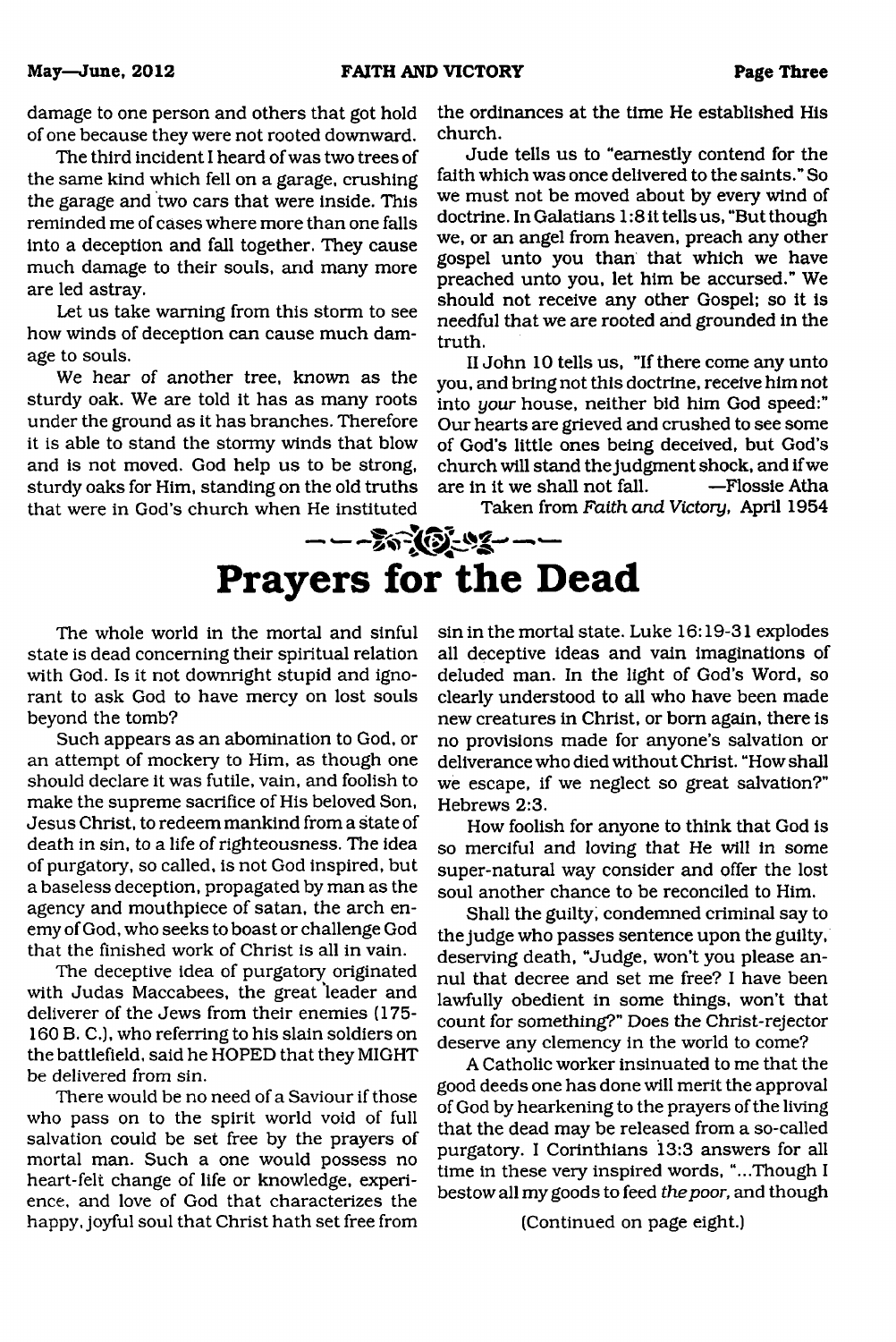### **FAITH AND VICTORY 12 PAGE HOLINESS MONTHLY** . . . . . . **.**

This non-sectarian paper is edited and published in the Interest of the universal CHURCH OF GOD bimonthly by Willie Murphey, and other consecrated workers at the FAITH PUB-LISHING HOUSE. 4318 S. Division. Guthrie. OK 73044.

Notice to subscribers: When you move or change your address, please write us at once, giving your old and new address, and include your zip code number.

Dated copy for publication must be received by the 18th of the month prior to the month of issue.

#### **SUBSCRIPTION RATES**

#### . . . . . . . . .

Single copy, one year......................................................\$5.00 Package of 5 papers to one address, one year ......... \$20.00 Larger quantities are figured at the same rate.

This publication teaches salvation from all sin. sanctification for believers, unity and oneness for which Jesus prayed as recorded in John 17:21, and manifested by the apostles and believers after Pentecost. By God's grace we teach, preach, and practice the gospel of the Lord Jesus Christ-the same gospel that Peter, John, and Paul preached, taught, and practiced, including divine healing for the body. James 5:14-15.

Its motto: Have faith in God. Its object: The glory of God and the salvation of men: the restoration and promulgation of the whole truth to the people in this "evening time" as it was in the morning Church of the first century: the unification of all true believers in one body by the love of God. Its standard: Separation from sin and entire devotion to the service and will of God. Its characteristics: No discipline but the Bible, no bond of union but the love of God. and no test of fellowship but the indwelling Spirit of Christ.

Through the Free Literature Fund thousands of gospel tracts are published and sent out free of charge as the Lord supplies. Cooperation of our readers is solicited, and will be appreciated in any way as the Bible and the Holy Spirit teach you to do or stir your heart. "Freely ye have received, freely give." Read Ex. 25:2:1 Chron. 29:9; II Cor. 9:7; and Luke 6:38.

Freewill offerings sent in to the work will be thankfully received as from the Lord. Checks and money orders should be made payable to Faith Publishing House. All donations are tax deductible.

A separate Missionary Fund is maintained in order to relay missionary funds from our readers to the support of home and foreign missionaries and evangelists.

In order to comply with Oklahoma laws as a non-profit religious work, the Faith Publishing House is incorporated thereunder.

The *Faith and Victory* is published bimonthly for \$5.00 per year by:

#### **FAITH PUBLISHING HOUSE**

**P. O. Box 518. 4318 S. Division. Guthrie. OK 73044 Office phone numbers: 405-282-1479. 800-767-1479; fax number: 405-282-6318. Internet address: <http://www.faithpublishing.com>**

**Postmaster: Send address changes to:** *Faith and Victory,* **P. O. Box 518, Guthrie. OK 73044.**



"Bear ye one another's burdens, and so fulfil the law of Christ." Galatians **Editorials**  $\frac{1}{2}$  6:2. Each of us are called to face, from time to time, what may seem to be a

> peculiar set of problems. These problems can sometimes escalate into heavy burdens that touch our heart and weigh heavily on our mind. It is at these times that we must learn how to bring them to the Lord in

prayer and commit them into His strong hands and in faith believe that He will work out what is best for us.

There is a story of a young girl who lived in one of the northern states that seemed to linger in a miserable condition over the small setbacks that came her way. Her grandfather, having observed her condition for some time, invited her to go for a ride with him one fall day while the leaves were still on the trees. The previous day there had been an early snowstorm that swept through the area leaving a heavy blanket of snow covering the countryside. As they rode along, the grandfather commented to his granddaughter, "look at those elm trees, their branches are so broken from the weight of the snow that the trees may die." As they rode on in silence a little further the grandfather made another observation, "look at those pines and evergreen trees, they are completely undamaged by the storm. My child, there are two kinds of tees in the world, the foolish and the wise. An elm holds its branches rigid and as it becomes weighted down they eventually snap in two. On the other hand, when an evergreen tree becomes loaded, its branches begin to drop down and relax. This causes the heavy weight to slide off of them. Therefore, the evergreen tree remains unharmed. Be like an evergreen tree, my dear girl."

The child of God would receive benefit from this counsel also. Jesus gave a special invitation to those who are carrying a heavy load, "Come unto me, all *ye* that labour and are heavy laden, and I will give you rest." Matthew 11:28. Peter was one who personally knew about the mercy and goodness of the Lord and He wrote these words for our encouragement, "Casting all your care upon him; for he careth for you." I Peter 5:7. These scriptures, along with a number of others, have been a great comfort to God's people through the ages. Many have found rest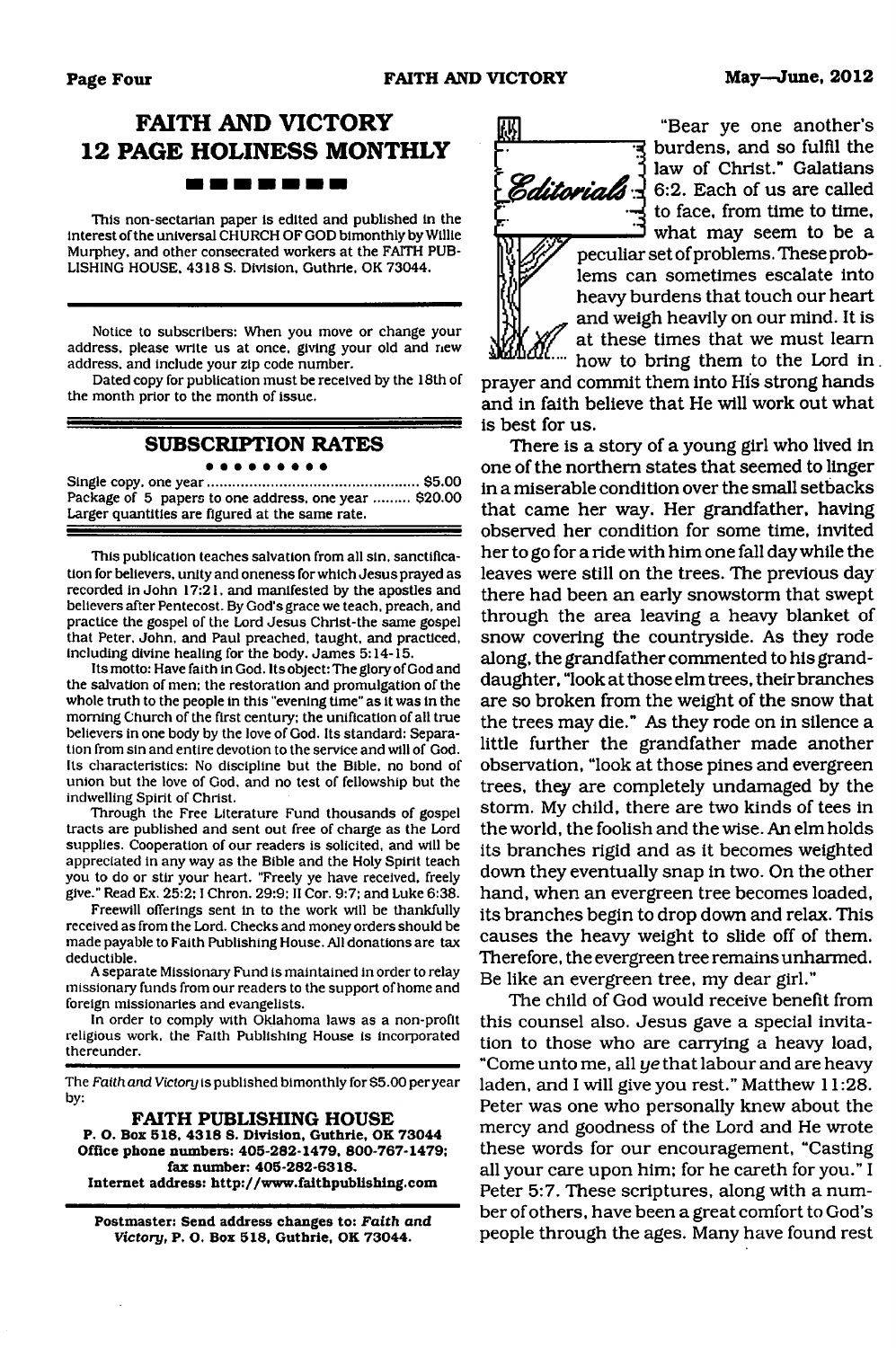for their troubled minds as they carried their burdens to the Lord in prayer, and God has worked many miracles for those who earnestly sought Him for an answer to their needs.

Today there are weary souls who are bearing heavy burdens and God's plan for His people makes room for them to share in His work of relieving those burdens. The verse previously mentioned tells us to "bear ye one another's burdens..." If we are among those chosen of God, we will find delight in having a part in lightening the load and relieving the pain of those we love. There is a special joy one finds in fulfilling the "law of Christ."

The "law of Christ" has reference to the commandment that He gave, "A new commandment I give unto you, That ye love one another; as I have loved you, that ye also love one another." John 13:34. Jesus had previously been telling His disciples that He was only going to be with them a little while longer before He would be going to His Father. So this commandment was a summation of His whole ministry and it was the issue that was dear to His heart. He longed for His followers to understand and possess this kind of love for their fellow man. Jesus also spoke of it in John 15:17 when He said, 'These things I command you, that ye love one another." There is no greater injunction than the command that He issued that day. Its call is still ringing out to mankind everywhere. In these days, when there are so many hurting people who have been bruised by the blight of sin and injured by the lifestyle they are living, there is plenty of opportunity to practice this love.

The "law of Christ" is closely related to the "royal law" mentioned in James 2:8. This verse says, "If ye fulfil the royal law according to the scripture, Thou shalt love thy neighbour as thyself, ye do well:"

Jesus referred to this in Matthew 22:36-40 when a lawyer came to him and asked, "Master, which is the great commandment in the law? Jesus said unto him, Thou shalt love the Lord thy God with all thy heart, and with all thy soul, and with all thy mind. This is the first and great commandment. And the second *is* like unto it, Thou shalt love thy neighbour as thyself. On these two commandments hang all the law and the prophets." The "law of Christ" went a step further by changing the reference point of our love from "thyself' to "as I have loved you." This

change, while it may seem subtle, gives a pure, heavenly reference point for our love. Christ's love was an active love that reached out to all mankind and had an origin that was holy and was not defiled or distorted by sin.

When Christ was giving the sermon on the mount He brought out how He wanted our love to reach farther than just to our friends and those that treated us well. He wanted our love to reach even to our enemies and those that hate us. Notice His words, "Ye have heard that it hath been said. Thou shalt love thy neighbour, and hate thine enemy. But I say unto you, Love your enemies, bless them that curse you, do good to them that hate you, and pray for them which despitefullyuseyou, and persecute you; That ye may be the children of your Father which is in heaven: for he maketh his sun to rise on the evil and on the good, and sendeth rain on the just and on the unjust. For if ye love them which love you, what reward have ye? do not even the publicans the same? And if ye salute your brethren only, what do ye more *than others?* do not even the publicans so? Be ye therefore perfect, even as your Father which is in heaven is perfect." Matthew 5:43-48. To manifest a love like this will require more than a human love. It will require the indwelling power of the Holy Spirit to radiate the love of Christ from the heart of man. It requires a truly changed heart from one who has experienced a spiritual birth. This is why the statement Jesus made in John 13:35 is true, "By this shall all *men* know that ye are my disciples, if ye have love one to another." The love of Christ cannot be duplicated by the unregenerate heart. No matter how hard one may try, the carnal man will show up, sooner or later, and reveal the hypocrisy of an empty profession of Christianity.

When people have religion instead of salvation, it shows up as a dry formality that is missing the life and vitality that true love brings to the worship of God. This love of Christ is the source of unity among the people of God and binds their hearts together with a cohesive bond that the world can only look on with questioning wonder. Those who are in leadership positions in God's church will have the same attitude that John the Baptist had concerning Jesus, "He must increase, but I mustdecrease." John 3:30. They will not be trying to gather followers after themselves, but their efforts will be concentrated on pointing people to the One Who is the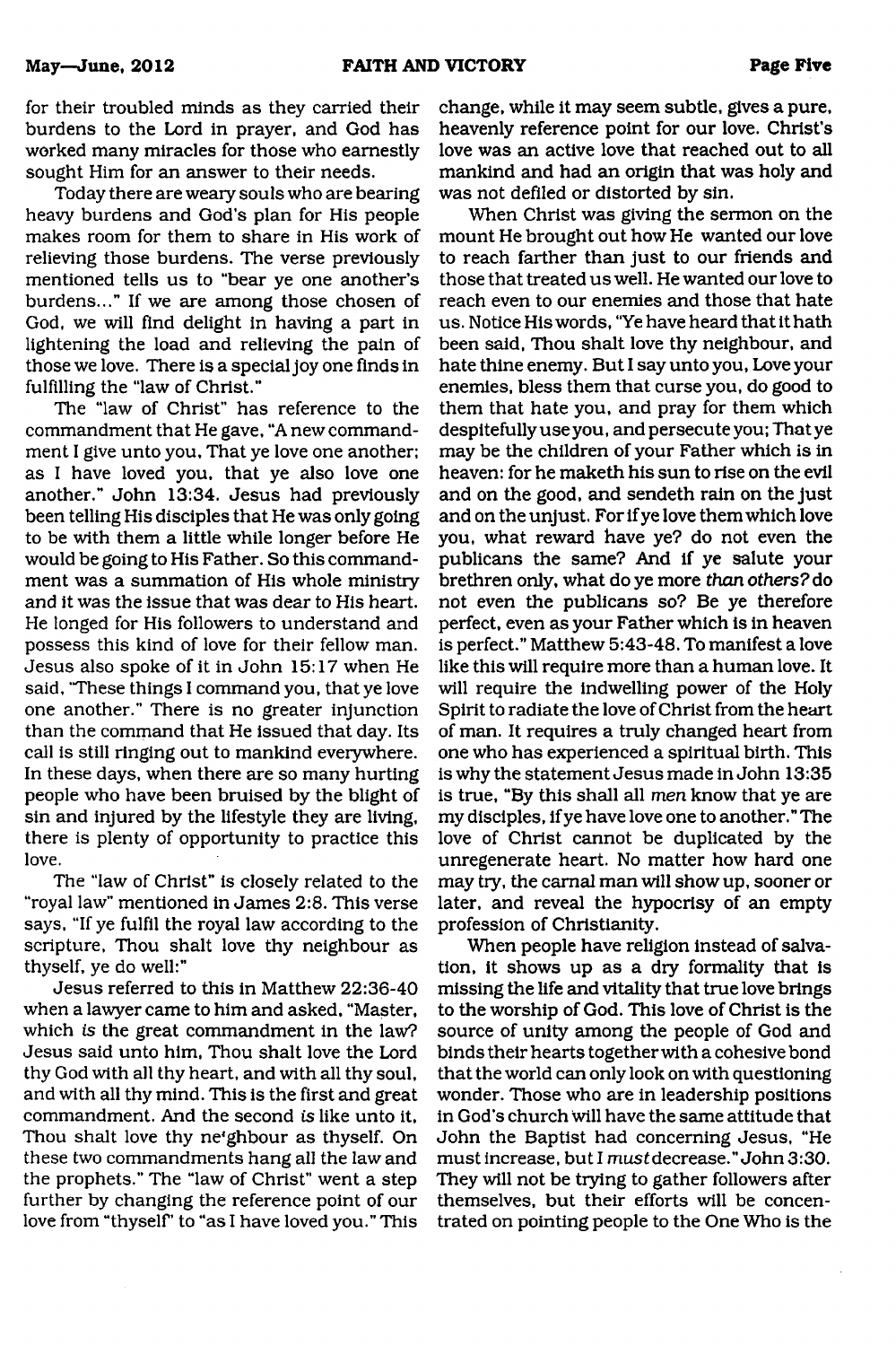Source of this godly love that brings forgiveness and salvation.

James 2:12 says, "So speak ye, and so do, as they that shall be judged by the law of liberty." The "law of liberty" and the "law of Christ" coincide very closely. The love of God that sent Jesus into the world brought liberty and deliverance from the bondage of sin. Notice the familiar verses of John 3:16-17, "For God so loved the world, that he gave his only begotten Son, that whosoever believeth in him should not perish, but have everlasting life. For God sent not his Son into the world to condemn the world; but that the world through him might be saved." Sin brought defilement and bondage, the Law brought condemnation and an awareness of sin, but the love of God expressed through Christ and His atonement brought deliverance and liberty. "And ye shall know the truth, and the truth shall make you free." John 8:32. The truth about God is that He loves us and has made a way to give us freedom. No more is it necessary for sin to dominate our lives, we can be forgiven and set free from the consequences of those sins. Love causes us to forgive others who have trespassed against us and it seeks to restore the one who has strayed from the path of righteousness.

John understood the power and beauty of Christ's love for mankind and He also understood the importance of us loving each other. In I John 3:18 he said, "My little children, let us not love in word, neither in tongue; but in deed and in truth." Then in I John 4:11 he said, "Beloved, if God so loved us, we ought also to love one another." Jesus saw the compassionate heart that John possessed and He in turn entrusted the care of His mother to John. Some of the early writers have said when John was old he went about among the churches and assemblies of the people of God repeating the words, "Little children, love one another." Love was the focus of His life and He knew that it brought the favor of the Lord among their midst.

So much could be said about love, that is the "law of Christ," for it is so greatly entwined in the fabric of the Gospel. It must likewise be entwined into our lives if we want the favor of the Savior to rest upon us. May it be our prayer that we would possess more of the love that pleases the One Who gave so much to purchase our redemption. — Bro. Willie E. Murphey [wemurphey@yahoo.com](mailto:wemurphey@yahoo.com)



We have had requests for prayer for some of the Saints children and grandchildren who have gone in the ways of the sin and need help from the Lord in a serious way.

## **Standing Prayer Requests**

Bro. Roger Anderson Sis. Agnes Burleson Bro. Gary Burleson Sis. Gladys Cashio Sis. Helen Carson Sis. Genevieve Carver Sis. Elizabeth Corteway Sis. Waneta Creel Bro. Terry Dawson Sr. Bro. Mancil Doolittle Sis. Guy Domin Sis. Dorall Forbes Bro. Dan Gellenbeck Bro. Troy Gentry Jaden Howard Sis. Patsy Jordan Sis. Eamestine Jordan Sis. Karoline Kessler Bro. Mark and Sis. Darlene Knight Sis. Evodna Marler Sis. Virginia Myers Sis. Elsie M. Offerman Bro. Vernon Robinson Bro. David Runion Bro. Edward and Sis. Gloria Taylor The Mitch Taylor family Sis. Norma Tiller Bro. Delmar Wilkins —•--- ./ ----1 *In the day of my trouble I will* call upon thee: for thou wilt answer *(FsaCm 86: r.* ------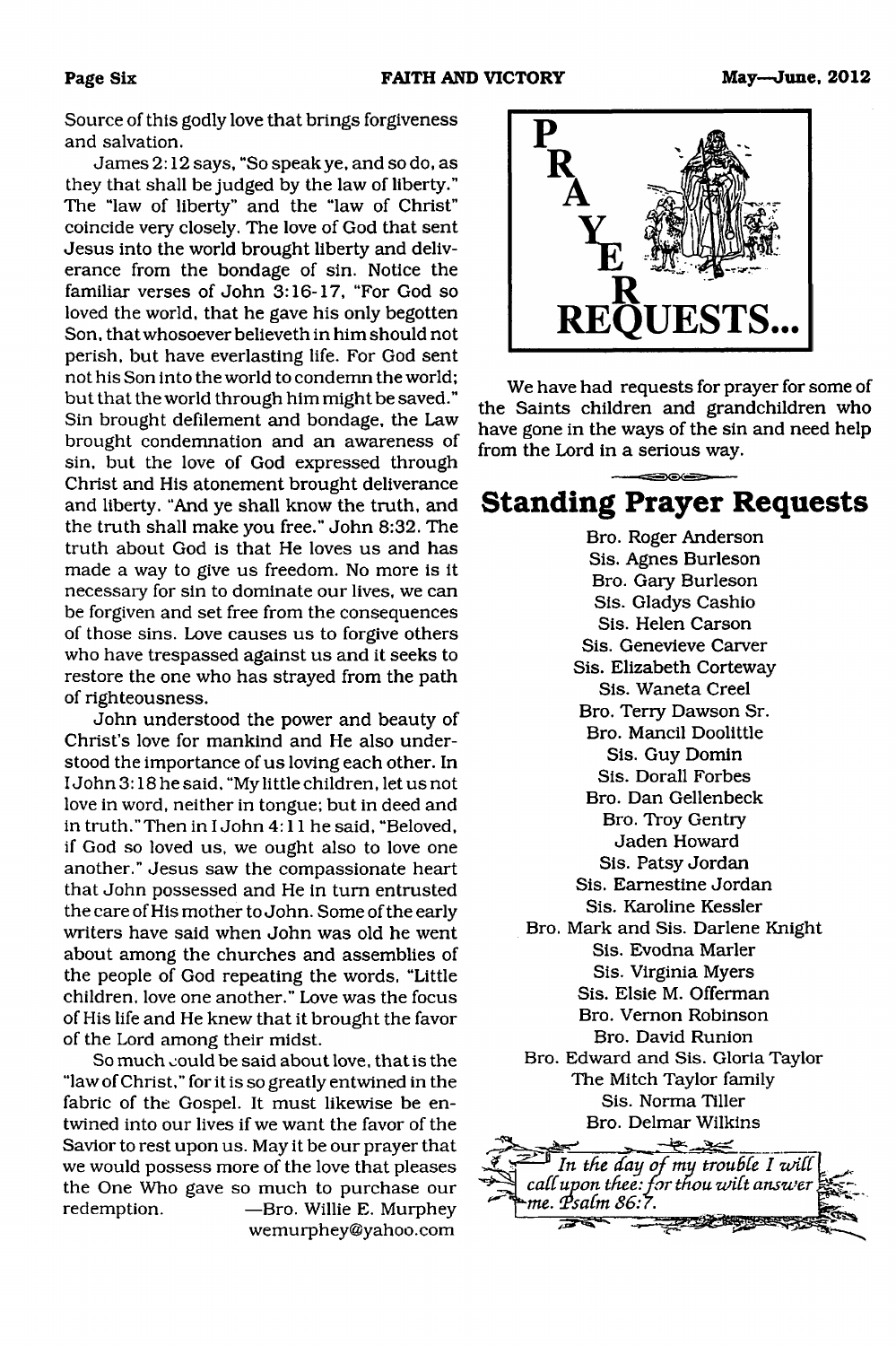### **MEETING DATES**

**National (Monark Springs, MO)**—July 20-29 **Myrtle, MO (Camp Meeting)**—Aug. 3-7 **Spooner, WI (Tent Meeting)**—Aug. 15-19 **California State (Pacoima, CA)—**

August 17-26

**Boley, OK (Camp Meeting)**—Aug. 18-19 **Wichita, KS (Fall Revival)**—September 9-16



#### **MEETING NOTICES**

#### **NATIONAL CAMP MEETING MONARK SPRINGS, MO**

The National Camp Meeting of the Church of God will be held. Lord willing, at Neosho (Monark Springs), MO, July 20-29. All are cordially invited to come and bring others to enjoy the blessings we are expecting from the Lord.

The Monark Springs campground is located approximately five miles east of Neosho, MO. It is one mile east and 3/4 mile south of the intersection of Highways 86 and 59.

If you travel to Neosho by bus, you may telephone the campground, (417) 472-6427, or Bro. Mike Hightower, (417) 451 -3636, for transportation.

The camp meeting is conducted on a freewill offering basis. There is no charge for meals or lodging on the campgrounds. You are welcome to come and enjoy the meeting. We are confident God will supply every need. Meals will be served in the dining hall. Dormitory space and trailer spots are available on a first-come basis. Family units are also available.

For lodging contact Bro. Randel and Sis. DeLoris Bradley (620) 717-2243 or e-mail [rdbradley@ckt.net](mailto:rdbradley@ckt.net).

The business managers are Bro. Mike Hightower, 13974 Newt Dr., Neosho, MO 64850. Phone, (417) 451-3636, and Bro. Paul Cole (417)455-2378.

#### **MYRTLE, MO, CAMP MEETING**

The Myrtle, MO Camp Meeting will begin, Lord willing, on Friday, August 3 and continue through Tuesday, August 7. The first service is scheduled for 10:30 a.m., Friday. General services are scheduled for 10:30 a.m. and 7:00 p.m. each day throughout the meeting, with

afternoon services, as announced, on Saturday and Sunday. Children's and young people's services will also be as announced. We extend a hearty invitation to everyone to come, and desire the prayers of the Saints for God's special visitation and blessings on this meeting. Dormitories are available as well as a limited number of cabins. Also, a limited number of electrical hookups are available for campers/trailers. In order to help with arrangements, we ask that the owners of cabin units please contact Sis. Carol Sorrell at (417) 938-4493 and let her know whether or not you plan to come and use your cabin this year. The campground phone number is (417) 938-4682.

#### **SPOONER, WI, TENT MEETING**

Lord willing, this meeting will begin Wednesday, August 15, at 7:00 p.m., with services daily at 10:30 a.m. and 7:00 p.m. through Sunday, August 19.

Come for a blessing and to be a blessing, and please support the tent meeting with your prayers.

There will be some accommodations but please call for arrangements. Bring your own bedding and linens if possible. Be prepared for cold nights. We give everyone a special invitation to come and be with us to enjoy God's many blessings of love. For more information contact Bro. Ron and Sis. Martha Zacharias at (715) 635-2994.

#### **CALIFORNIA STATE CAMP MEETING**

The annual California State Camp Meeting of the Church of God will begin, Lord willing, on August 17, ending August 26, 2012. The first service will be on Friday evening, August 17 at 7:30 p.m. with three services daily throughout the remainder of the meeting.

The campground is located at 12312 Osborne PL, Pacoima, CA 91331. A hearty invitation is extended to all. Your presence and prayers will add much to the success of the meeting. Three meals are provided daily and accommodations for those needing them. Expenses are met by freewill offerings.

For more information you may contact: Sunset Guest Home (818) 899-2022; Bro. Paul Phillips (661) 251-6956 or Bro. Herbert Clay (818) 897-1396. The chapel phone number is: (818) 899-9021.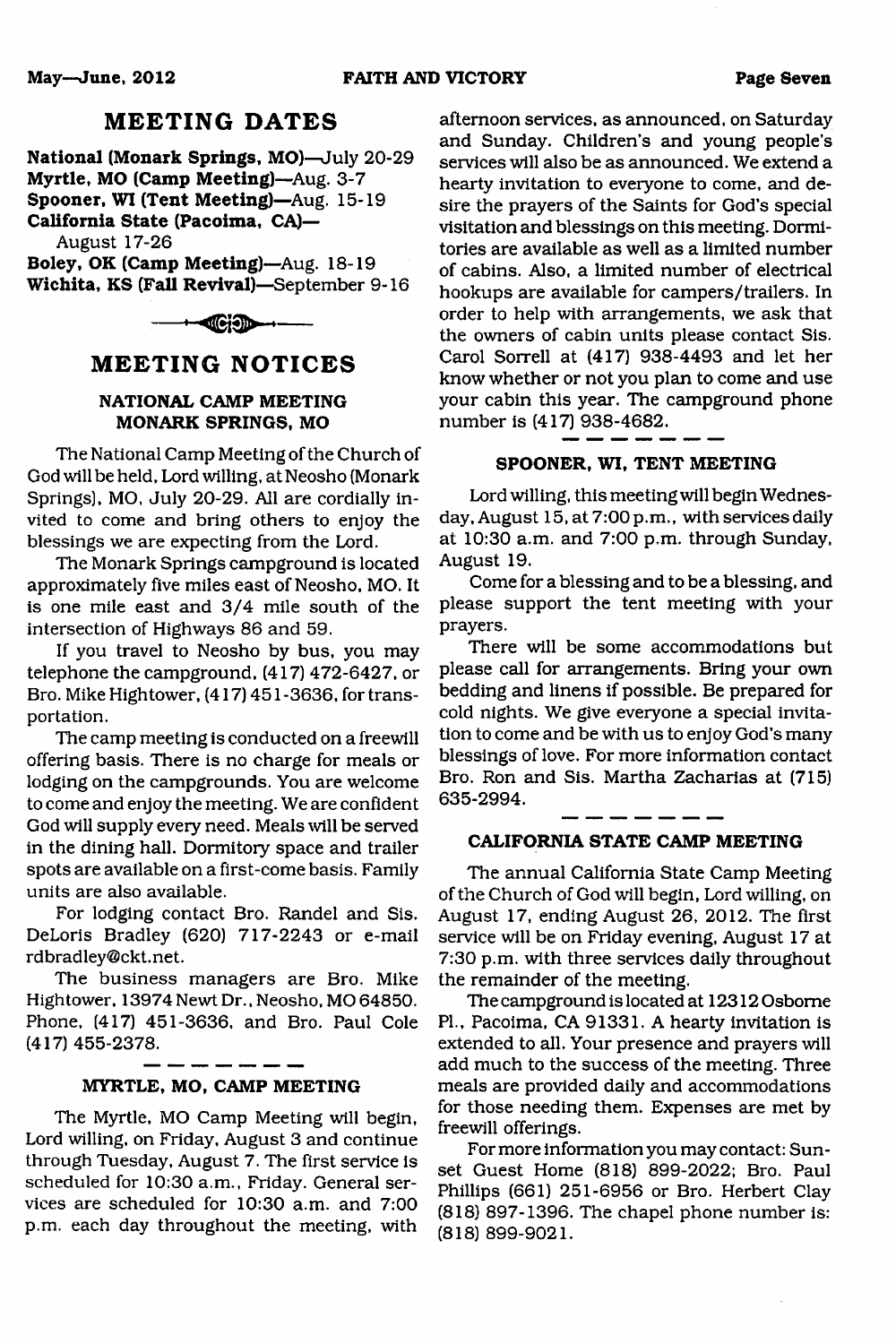#### **BOLEY, OK, CAMP MEETING**

The Boley, OK, Church of God congregation is planning to hold a two day meeting August 18-19.

We would love to encourage all who can to come and support the faithful congregation here in Boley, OK. Your presence would be appreciated.

Services are planned for Saturday, August 19, at 4:00 p.m. No night service— snacks will be served. Sunday, August 19, Sunday School will begin at 10:00 a.m. followed by Morning Worship at 11:00 a.m. Dinner will be served. No evening service is planned.

Please be in an agreement of prayer with us for a very inspirational meeting. Come, bring a friend. Expect a blessing and receive a blessing from the Lord as we expound on the Word of God.

For further information you may contact Bro. Cleo Jordan (918) 814-4045 or Bro. Larry Brown (405) 329-1010.

#### **WICHITA, KS, FALL REVIVAL**

The Wichita congregation welcomes you to our fall revival. The meeting will run Sunday, September 9 through Sunday, September 16. Monday through Saturday, services will be held at 11:00 am and 7:30 pm. On Sunday, services will begin with Sunday School at 9:30 followed by Morning Worship at 10:45 and afternoon and evening services.

All are welcome! For more information contact Bro. Emanuel Gracey at 316-461 -1267 or Bro. Theodore McCray at 316-641-4170.



LA— Dear Bro. and Sis. Murphey: Greetings of love to one and all! Praise our Lord for all He means to all of us. Let us keep pressing on the upward way. Heaven is nearer every day! I am encouraged, seeing how our Lord is working and awakening souls. My concern is that we all study every day to show ourselves approved to God. II Timothy 2:15, "Study to show thyself

approved unto God, a workman that needeth not to be ashamed, rightly dividing the word of truth."

Let us study to be a blessing in every way we can. Our Lord loves faithful workers. I was thinking of a song, which has these words in it, "We shall come rejoicing, bringing in the sheaves." I thought, "am I going to be bringing in sheaves?" Tonight there are many souls who need prayer and guidance, they are lost and know not which way to go, I am challenged! While I cannot do much, what I ought to do by our Lord's help, I will do. This love of God living in our hearts makes us want to do all we should. Oh, souls be up and doing! We have no time to lose.

Let us keep praying for our nation and all nations, every one of God's creation can have salvation if they will. Wonderful thought!

In Christian love, 
—Sis. Gladys Cashio

-------— ----------------------------

## **Prayers for the Dead**

#### (Continued from page three.)

I give my body to be burned, and have not charity [divine love], it profiteth me nothing." "For whosoever shall keep the whole law, and yet offend [sin] in one *point,* he is guilty of all." James 2:10-.

Multitudes of people and church members have ideas that they can be reconciled to God by certain moral standards of living, without conviction leading to repentance and heart-felt salvation and without being cleansed from their sinful nature. The soul must here be trained in godly ways of living. Stupid would it be to give an illiterate or untrained person a graduating diploma without any training or instruction. The happy Saint in glory will need no one to pray for their peace and contentment over there. This mortal state can not conceive the unspeakable glory and eternal peace that the dead in Christ will possess in a perfect state of freedom, rest, and happiness as promised by the Lord in His sacred Word. God has made such a marvelous, unspeakable sacrifice of His beloved Son to redeem man in this present world, but so many show no sense of appreciation and concern, being blind and ignorant to their own peace and welfare, by foolishly and vainly thinking there is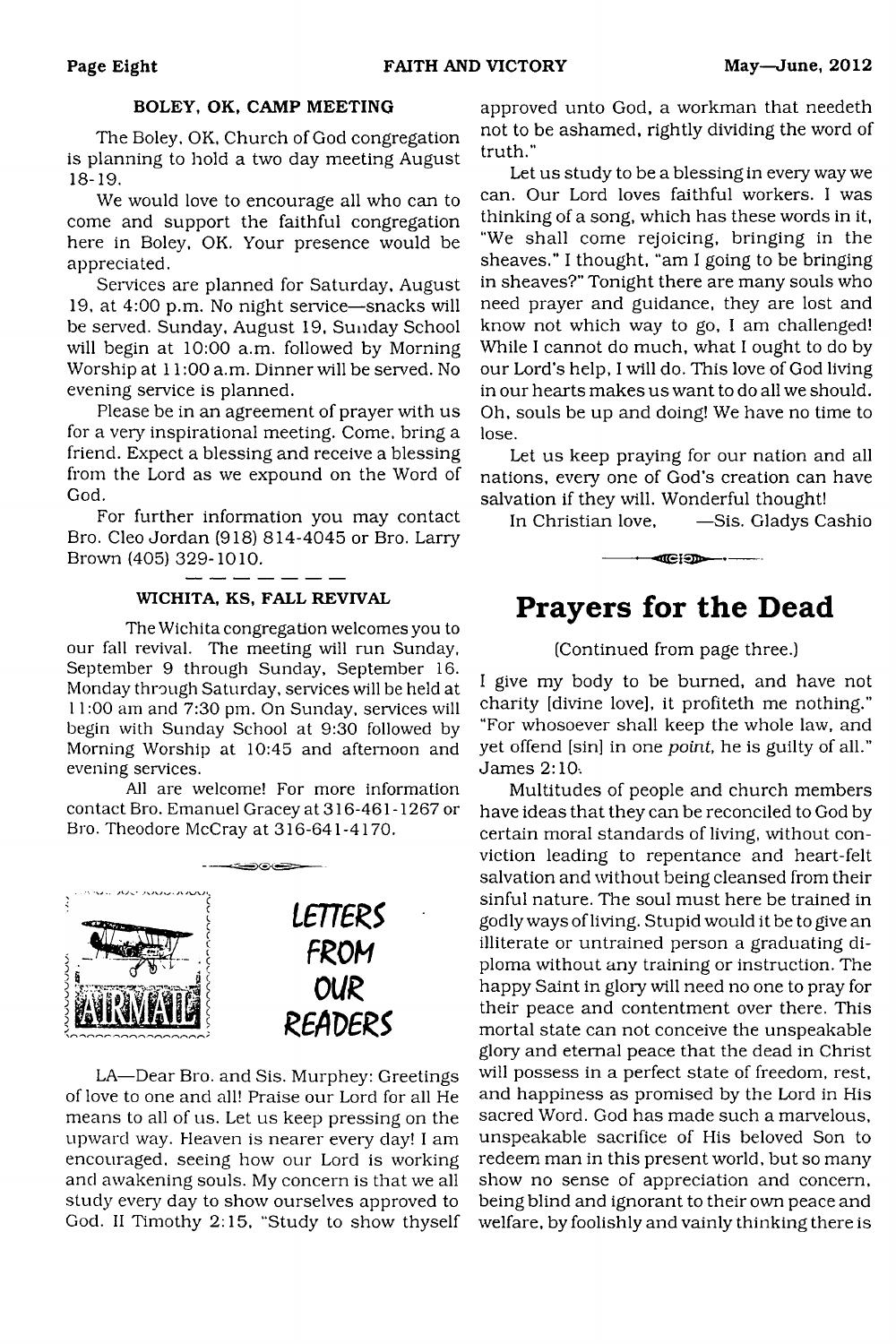mercy and hope for their soul beyond the tomb. "He that despised Moses' law died without mercy [hope] under two or three witnesses: Of how much sorer punishment, suppose ye, shall he be thought worthy [deserving], who hath trodden under foot [rejected] the Son of God, and hath counted the blood of the covenant, wherewith he was sanctified, an unholy thing, and hath done despite [scorned] unto the Spirit of grace?" Hebrews 10:28-29.

The many religious people who offer prayers for the dead display misinformed minds and a lack of proper intelligence concerning the workings of God. It would be more sensible and pleasing to God for them to have heart-felt, undying zeal and interest in praying (not out of a prayer book, but fervently, deep down in the inmost depths of their soul or heart) for the lost who are dead in trespasses or sins, that they may sense the first resurrection (John 5:25) by passing from a death in sin to a life in Christ Jesus, that the power of the second death (doom of the lost) shall have no power over them. (Revelation 20:6.) —John H. Griffith *Faith and Victory,* December 1945



Some people are naturally hopeful, others naturally despor. dent. One man sees hope where there is no hope, and hopes on when he has no foundation whatever for his hope. Another man cannot see hope where there is hope. While it is true that an abnormal development of hope that is, unreasonable and unfounded hope, is undesirable and is likely to cause us a great many disappointments, it is no less true that a lack of hope robs many a dear soul of the joyful expectation of future good and of the happiness peculiar to the hopeful heart. Those who can see only the dark side of life are certainly to be pitied. In the most auspicious of all ages, the glorious day of grace when the bright hope gleams from Calvary's cross, the soul that is not hopeful certainly needs a word of encouragement to point it upward. No picture is so dark, no experience so gloomy, that it has no bright side to the hopeful Christian. It is satan's business to show you the dark side of everything; it is your business, if you will attend to it, to find the bright side.

The reason why most people are not hopeful is because they look too low. If within the compass of your present vision you can see no light, hope, nor cheer, lift up your head and look higher; continue to go forward and upward till the angel of hope shall greet your vision. If you cannot see her near, look above and beyond the stage of natural action and you will see her at the threshold of that eternal world, holding out a crown of rejoicing to all the faithful. Look forward and above the trials now surrounding you until you see the hope gleam from above; fix your eyes upon it and rejoice, even though now, if need be, you are in manifold temptations. Leap and shout for joy, because great is your reward in heaven. But, we need not look so far ahead; for the trials of life seldom gather so dark about the Christian pilgrim that he can see no sign of hope in this life. There are too many rich promises, too many bright victories just ahead, to allow the light of hope to be entirely obscured.

If you would cultivate hope and thereby cultivate happiness, give vent to the faculty of anticipation; pluck from the tree of life by faith some joy, some victory, some freedom, that you have unwisely supposed was not for you. Do not feel that you would rob heaven by enjoying all that you can today.

There is no better way to cultivate hope than to meditate on the goodness of God and the pleasures held out to us in His promises. "My soul, wait thou only upon God; for my expectation *is* from him. He only *is* my rock and my salvation; *he is* my defense; I shall not be moved. In God is my salvation and my glory: the rock of my strength, *and* my refuge, *is* in God. Trust in him at all times; *ye* people, pour out your heart before him: God *is* a refuge for us." Psa. 62:5-8. Let your expectation be from the Lord, and found that expectation on the revealed promises of His Word. By so doing you will drive trouble from your door and though you have long been despondent, God will come to your deliverance and though it seems to you as if you had.been forgotten, as if the Lord had forsaken you, if you will obey the Word of God—hope in the strength of Jehovah—you will be comforted. "For the needy shall not always be forgotten: the expectation of the poor shall *not* perish for ever." Psalm 9:18.

Hear the testimony of the blessed apostle Paul. Learn from him how in the midst of the sorest trials to cultivate hope. The testimony that I am about to quote was given by him when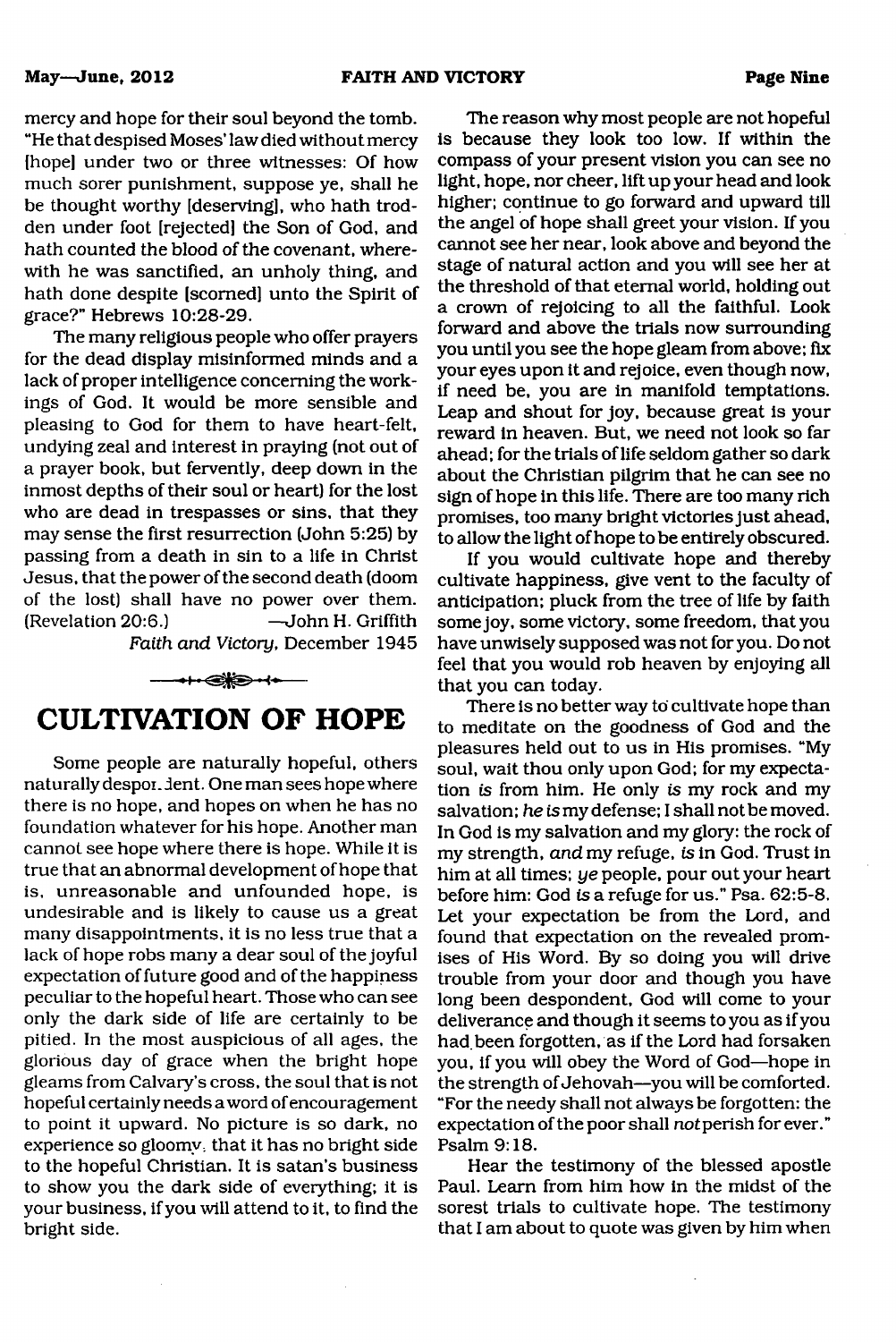he lay bound in chains at Rome, surrounded by enemies of the cross and pressed by atan on every hand, yet his hope was bright. "For I know," said he, "that this [trouble] shall turn to my salvation through your prayer, and the supply of the Spirit of Jesus Christ. According to my earnest expectation and *my* hope, that in nothing I shall be ashamed, but *that* with all boldness, as always, *so* now also Christ shall be magnified in my body, whether *it be* by life, or by death. For to me to live *is* Christ, and to die *is* gain." Philippians 1:20-21.

#### **Don'ts for Doubters**

Don't waste precious time arguing with satan. Don't make your emotions the standard by which to measure your experience.

Don't say, "I can't;" that belongs to those who have no Christ.

Don't measure your salvation by some wonderful experience someone else has had; measure by the New Testament.

Don't depend on your conscience; live by the Bible.

Don't get discouraged; it will be of no help to you.

Don't be a baby all your life; learn to be strong.

Don't make rash vows. "Trust in the Lord, and he shall bring it to pass."

Don't shed tears to please the devil.

Don't believe that God does not hear you; if you are seeking Him earnestly, His ears are open to your cry.

Don't let satan make a speaking trumpet to your ears.

Don't testify for the devil; tell what God has done.

Don't try to feel as you think somebody else feels.

Don't follow every impression; use your common sense and follow the Bible.

Don't let satan make you believe that you have harder trials than anyone else on earth.

Don't look for trials and discouragement; let your expectation be from the Lord.

Don't help the devil to make you miserable by bringing up the past.

Don't pray for blessings and then refuse to endure temptations. James 1:12.

Don't accuse yourself; be as good to yourself as you are to others.

—From *Rays of Hope* by D. O. Teasley



**A Note of Thanks**

We would like to thank everyone for the phone calls, cards, and coming to be with us during the illness and passing of Sis. Della Gutwein. She was a wonderful person that loved the Lord, and wanted to please Him with her life. Her trust was in the Lord, and she was faithful to the end. May God bless each one. Love all,

—The family of Della Gutwein

(The obituary of Sis. Della Gutwein appeared in the March-April issue of *Faith and Victory.)*

**Helen Marie Underdown,** age 84, left this world to be with Jesus on April 28, 2012, in Orangeburg, SC. She was bom February 23, 1928, to William A. McCoy and VergaM. (Clark) McCoy. Bro. McCoy was the pastor of the Dayton, Ohio, Church of God congregation for around 40 years.

Sis. Helen was preceded in death by both of her parents, her sister, Opal, four brothers, Earl, Paul, Cecil, and James, and two husbands, Edward Baird and Bro. Willard Underdown. She is survived by her five loving children, Sharon Frusher of Myrtle Beach, SC; David Baird and wife, Dorothy, of St. Paris, OH; Sandi Lucas of Naples, FL; Debra Dennis and husband, LD, of Olar, SC; and Cheryl Smith and husband, Kevin, of Vance, SC; three brothers, Orville and wife, Joyce, of Santee, SC; John and wife, Linda, of Dayton, OH; and Don and wife, Fran, of Middletown, OH. She is also survived by 10 grandchildren, Shawn Baird, Brian Baird, Kim McLaughlin, Dawn Peniston, Dorinda Bowser, Vicki Baird, Mark Lucas, Kevin Lucas, Kristen Lucas, and Zachary Smith; 26 great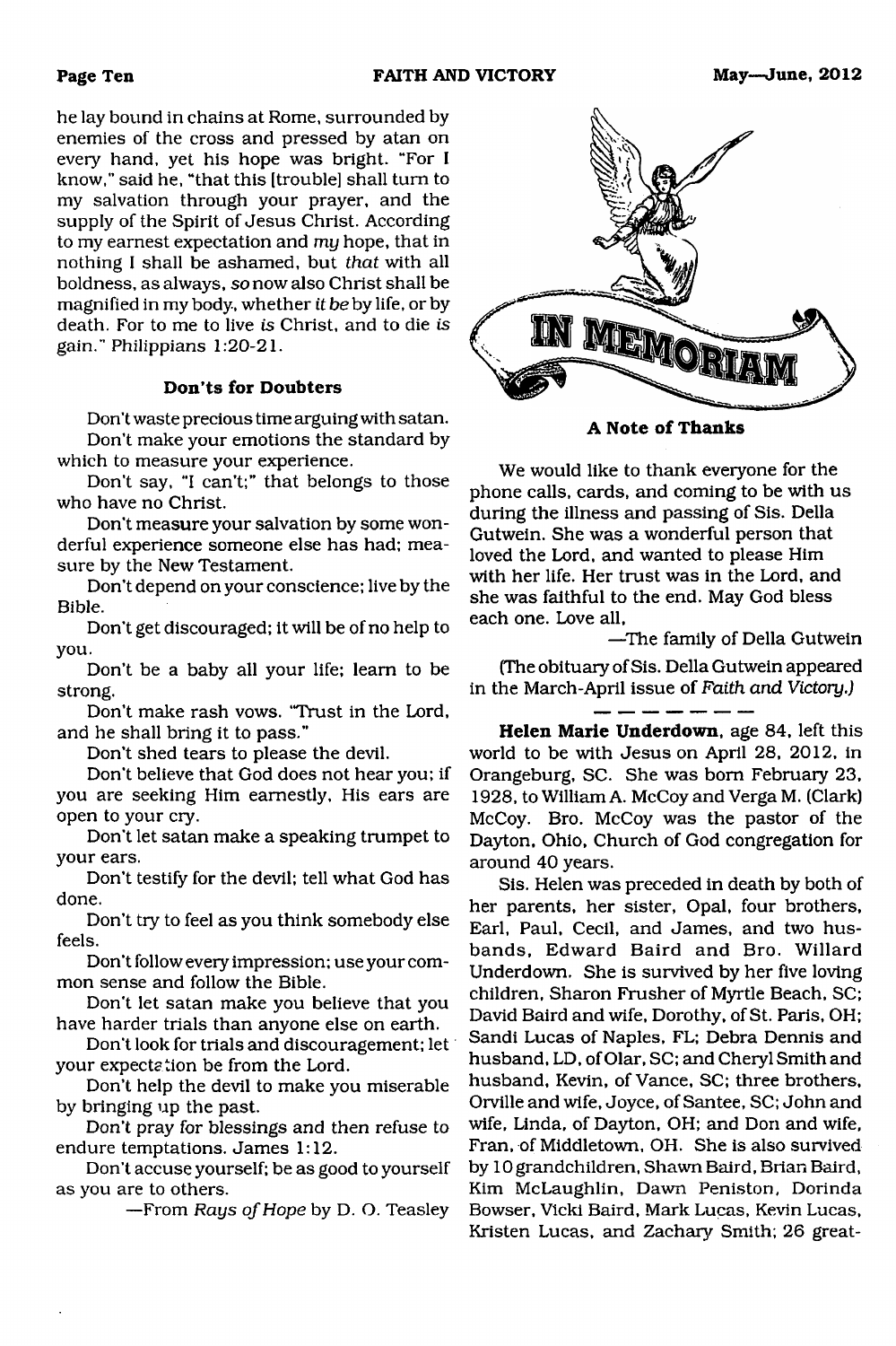grandchildren; and 10 great, great-grandchildren.

Sis. Helen lived for Jesus for most of her life. She loved Him with all her heart and soul, and she left this world with a clear, sweet testimony of victory in her soul. Over the past seven months, she openly worshipped and praised God in a greater capacity than we can ever remember seeing her worship Him before. She loved the song, "When I Bow At His Feet" and would truly rejoice when we sang it to her. She gloriously testified in church during the last service she attended, and she spoke of how she wanted to do all she could for God for as long as she was here on earth. She was a great encourager and brought much comfort to her children and family through her kind words, deeds, and the many prayers she prayed for them. To think of having to go on without her and her support and encouragement fills our hearts with near-unbearable pain.

Three days before Sis. Helen died, she had a very near-death experience, and she later told of the beautiful, purple flowers and butterflies she saw, of how quiet and peaceful it was, and of the brightness she experienced when she reached the top. She had no fear of death and was very resigned and ready to go be with the One she had loved and served for so much of her life. She had suffered so immensely for so long, but at the end she had a very peaceful crossing and didn't struggle, for which we are so thankful.

#### **Thank You**

Thank you for every prayer that was prayed on her behalf, every card sent to us, every email, every phone call, and every token of love. We will appreciate your continued prayers for us during the days ahead, as our hearts are so broken over losing her.

With love and gratitude,

—Bro. Kevin, Sis. Cheryl, and Zachary Smith and the family of Sis. Helen Underdown



### **He Maketh No Mistake**

My Father's way may twist and turn, My heart may throb and ache,

But in my soul I'm glad I know, He maketh no mistake.

- My cherished plans may go astray, My hopes may fade away,
- But still I'll trust my Lord to lead For He doth know the way.
- Tho' night be dark and it may seem That day will never break;
- I'll pin my faith, my all in Him He maketh no mistake.
- There's so much now I cannot see, My eyesight's far too dim;
- But come what may, I'll simply trust And leave it all to Him.
- For by and by the mist will lift And plain it all He'll make.
- Through all the way, tho' dark to me, He made not one mistake.

—A. M. Overton

| ≳<br>ρJ           | FAITH ANL Order Blank<br>VICTORY<br>\$5.00 PER YEAR (6 Issues)                                                                | FAITH                |
|-------------------|-------------------------------------------------------------------------------------------------------------------------------|----------------------|
|                   | Mail this form to start or renew your own<br>subscription $-$ give a friend a gift $-$<br>or do both! It only takes a minute. | NND<br>UND           |
| QNY               | Your Name                                                                                                                     |                      |
|                   | Address _____________________                                                                                                 | VICTO                |
| FAITH             |                                                                                                                               | $\check{\mathbf{z}}$ |
| $\mathbf{X}$      |                                                                                                                               | HTIATH               |
| VICTO             | Start or renew my<br>Faith and Victory subscription.                                                                          |                      |
| AND               | Send a 1-year gift subscription<br>to the person named below:                                                                 | NND                  |
| IТH               |                                                                                                                               |                      |
| FAI               |                                                                                                                               |                      |
| FAITH AND VICTORY | ______ State _____ Zip _                                                                                                      | <b>VICTORY FAITH</b> |
|                   | Mail Order Blank and remittance to:                                                                                           | $\sum_{i=1}^{n}$     |
|                   | Faith Publishing House                                                                                                        | VICTO                |
|                   | P.O. Βοχ 518                                                                                                                  |                      |
|                   | Guthrie, OK 73044<br>6/12                                                                                                     | ट्र                  |
|                   | FAITH AND VICTORY FAITH AND VICTORY                                                                                           |                      |